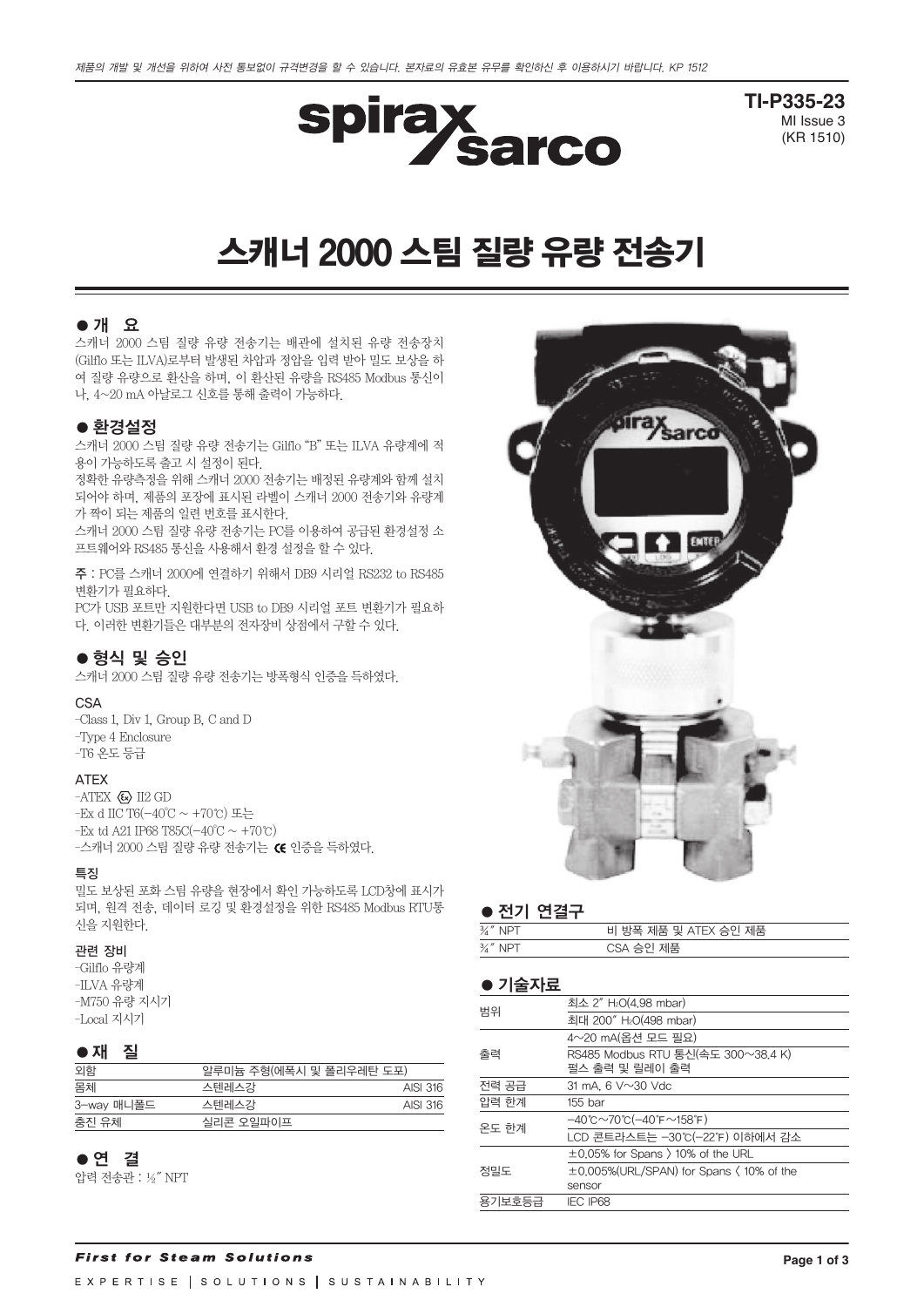# $\bullet$  치수 (근사치 mm)







# ● 무게 $(–근사치 kg $)$$

| 3-way 매니폴드 | 스캐너 2000 |
|------------|----------|
|            |          |

# ●안전 정보, 설치 및 정비

경고 : 이 문서는 제품의 안전 설치에 대해 충분한 정보를 제공하지 않는다. 제시한 사항은 스캐너 2000과 함께 공급되는 설치 및 정비 지침서에 나와 있다.